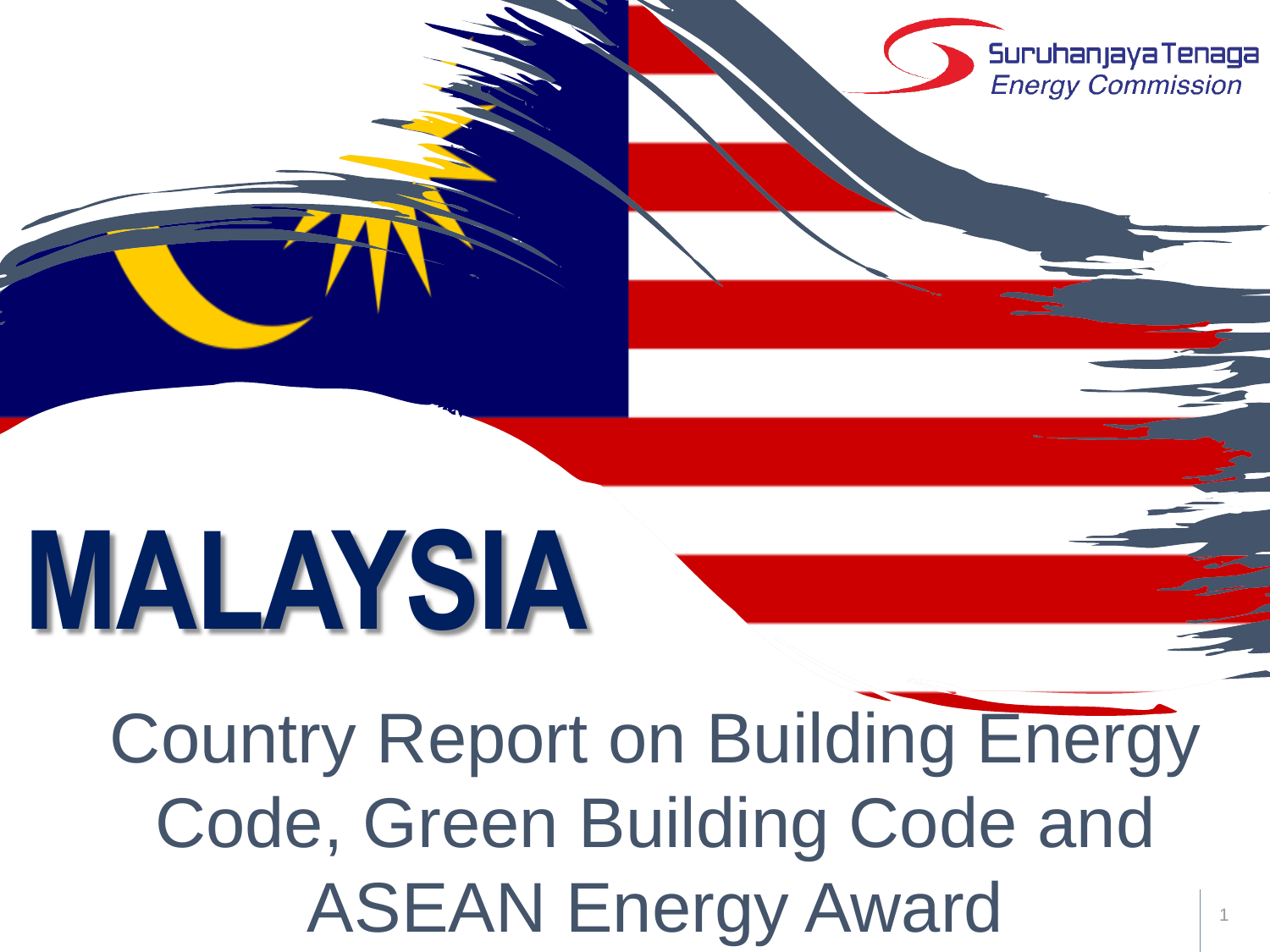

#### **INTRODUCTION BUILDING**

### **ENERGY CODE**

- UBBL 1984 & MS 1525: 2014
- NATIONAL BUILDING ENERGY LABELLING FOR GOVERNMENT **BUILDINGS**

#### **GREEN ENERGY CODE**

- GREEN BUILDING INDEX (GBI)
- MyCREST

#### **ASEAN ENERGY AWARDS**

- ASEAN ENERGY AWARDS 2017
- NATIONAL ENERGY AWARDS

Ahmad Firdaus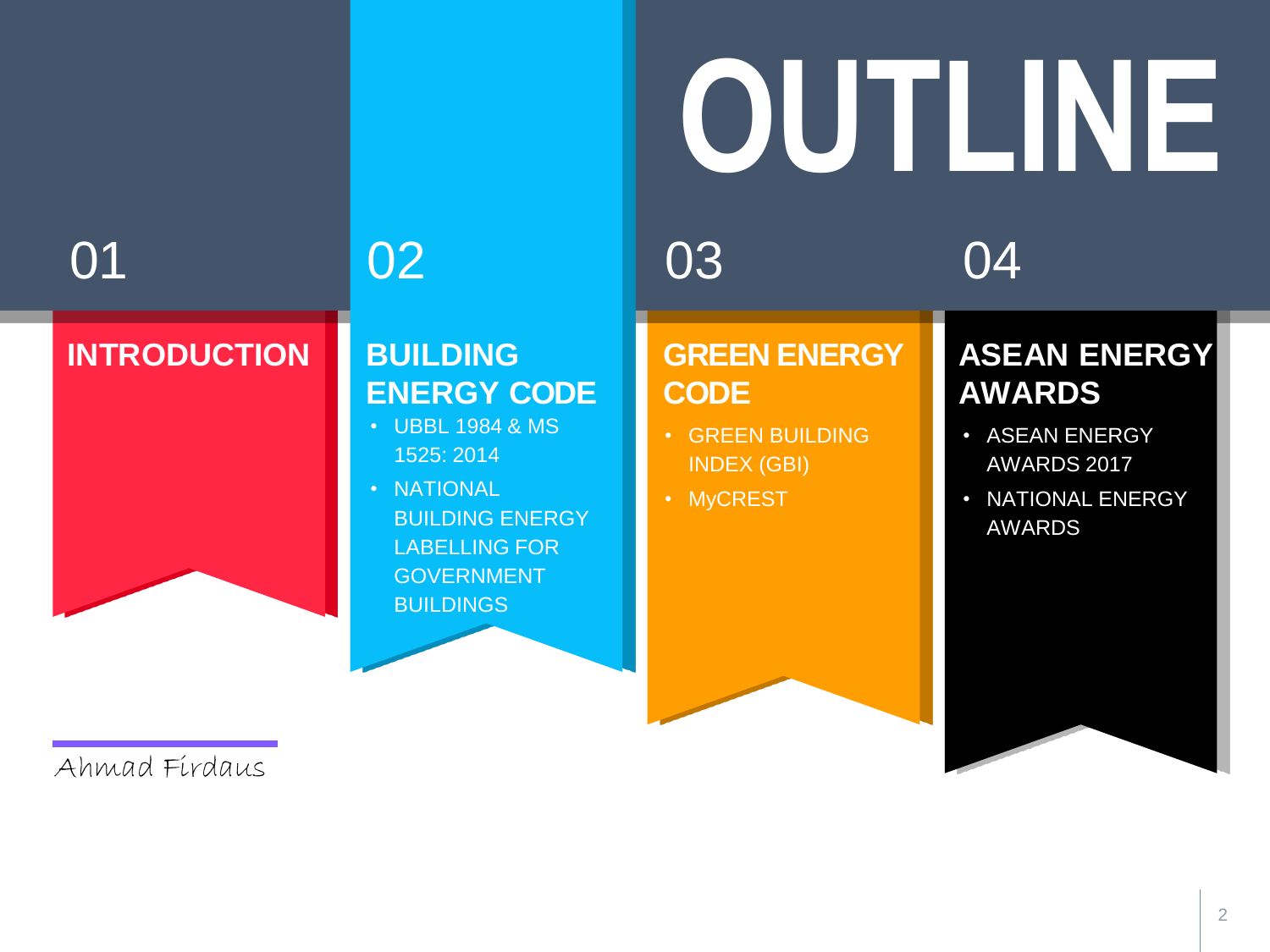### **BUILDING ENERGY CODE**

#### **UNIFORM BUILDING BY-LAWS (UBBL) 1984**

- UBBL 1984 was gazette by federal government to establish a standardised set of building regulations for the country.
- The enforcement of UBBL is governed by the states government.

#### **CODE OF PRACTICE ON EE AND USE OF RE FOR NON-RESIDENTIAL BUILDINGS**

• This code of practice gives guidance on the effective use of energy including the application of renewable energy in new and existing non-residential buildings.

#### **UBBL 2012 (38A. EE IN BUILDINGS)**

- 1. New or renovated non-residential buildings with airconditioned space exceeding 4,000 square metres shall be designed to meet requirements of MS1525 with regards to OTTV & RTTV and provided with Energy Management System.
- 2. The roof for all buildings shall not have a thermal transmittance (U-value) greater than 0.4 W/m2K for Light (under 50 kg/m2) weight roof; and 0.6 W/m2K for Heavy (above 50 kg/m2) weight roof, unless provided with other shading or cooling means.

**UBBL 1984**

**MS 1525: 2007; 2014**

**UBBL 2012**

**(Amendment on EE)**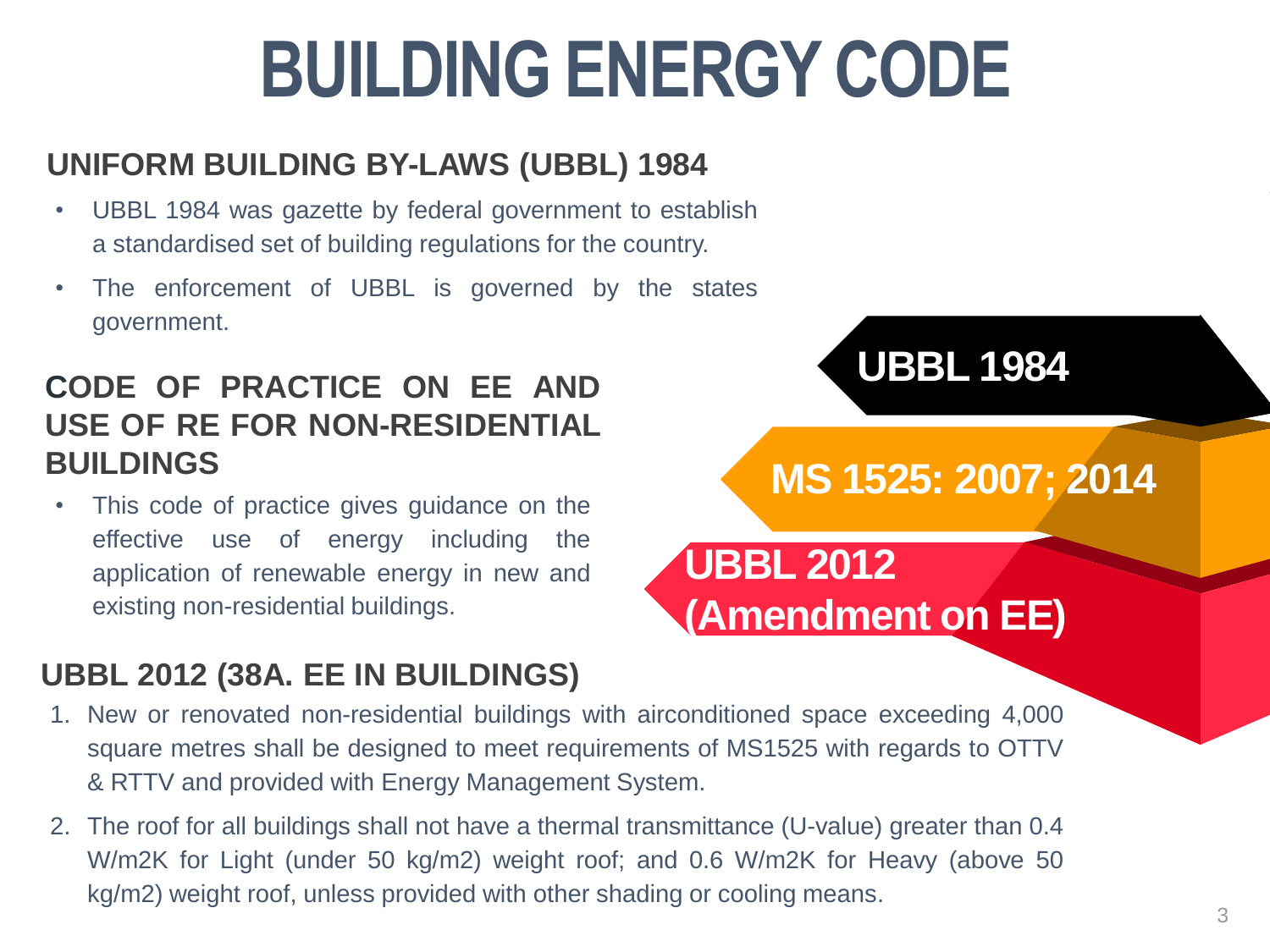## **NATIONAL BUILDING ENERGY LABELLING FOR GOVERNMENT BUILDINGS**

**National Building Energy Labelling for Government Buildings will be presented in Green Technology and Climate Change Council chaired by the Prime Minister.**



Star rating: 1 star: Not efficient 5 star: Most efficient

Building energy performance Unit: kWh/m<sup>2</sup>/year





To ascertain energy performance of Government buildings

To accelerate efforts making Government buildings energy efficient through Government Lead By Example



To create healthy competition among building owners to improving energy-use

To provide and disseminate information to building occupants on energy usage performance of the building compared to energy efficient building



To help Government achieve national commitment to reduce GHG emissions intensity of GDP by 45% by 2030

Building category: Office/Hospital/University /School & others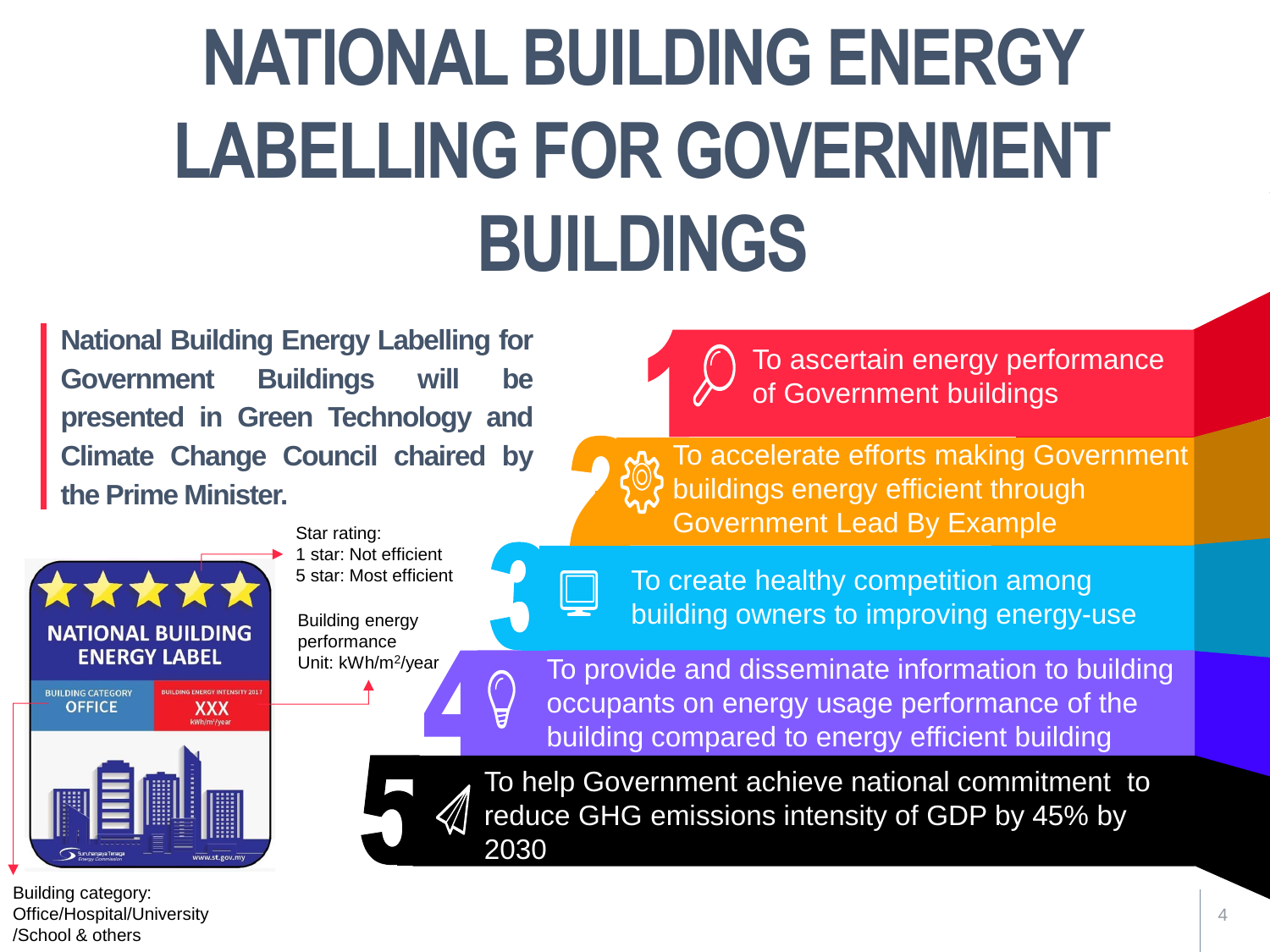### **PROPOSED BUILDING ENERGY LABEL**



National Building Energy Label will be the first move to assist Government buildings to be certified as Green **Building**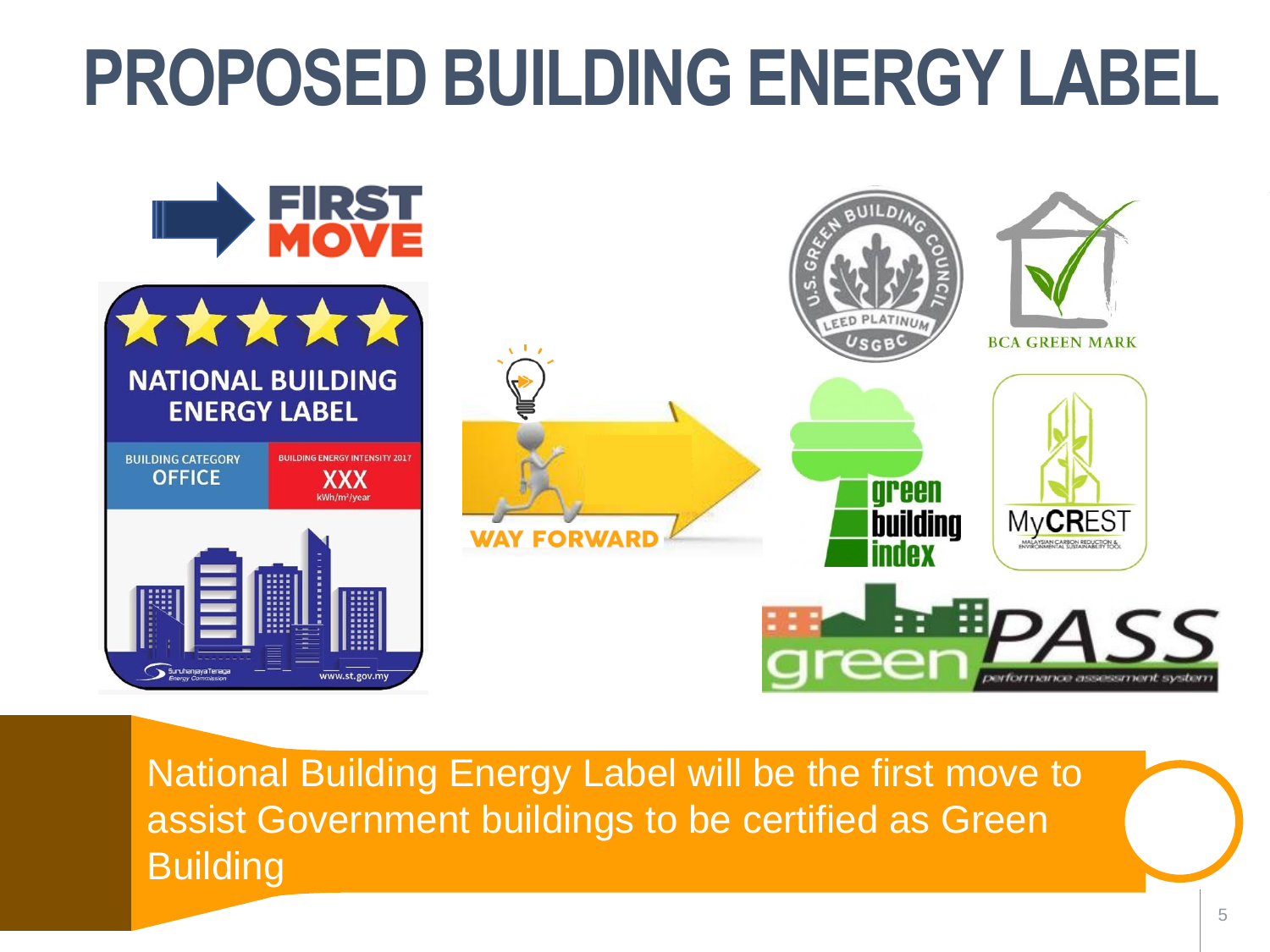### **GREEN BUILDING CODE**

- **Green Building Rating Tools**
- **Voluntary**



| <b>RATING</b><br>Level           | <b>TOTAL</b><br>as of<br>15<br><b>OCTOBER</b><br>2017 | <b>NRNC</b><br><b>Non</b><br><b>Residential</b><br><b>New</b><br><b>Construction</b> | <b>RNC</b><br>Residential<br><b>New</b><br><b>Construction</b> | <b>INC</b><br><b>Industrial</b><br><b>New</b><br><b>Construction</b> | <b>NREB</b><br><b>Non</b><br><b>Residential</b><br><b>Existing</b><br><b>Building</b> | <b>IEB</b><br><b>Industrial</b><br><b>Existing</b><br><b>Building</b> | ID<br><b>Interior</b> | Township |
|----------------------------------|-------------------------------------------------------|--------------------------------------------------------------------------------------|----------------------------------------------------------------|----------------------------------------------------------------------|---------------------------------------------------------------------------------------|-----------------------------------------------------------------------|-----------------------|----------|
| PLATINUM<br>86 to 100<br>points  | 17<br>(4%)                                            | 11                                                                                   | 4                                                              |                                                                      |                                                                                       |                                                                       |                       |          |
| GOLD<br>76 to 85 points          | 94<br>(22%)                                           | 51                                                                                   | 36                                                             |                                                                      |                                                                                       |                                                                       |                       | 3        |
| <b>SILVER</b><br>66 to 75 points | 45<br>(11%)                                           | 22                                                                                   | 15                                                             | $\overline{2}$                                                       | $\overline{2}$                                                                        |                                                                       |                       |          |
| Certified<br>50 to 65 points     | 268<br>(63%)                                          | 126                                                                                  | 120                                                            | 8                                                                    | 9                                                                                     | 2                                                                     |                       | 3        |
| <b>Total Certified</b>           | 424                                                   | 210                                                                                  | 175                                                            | 11                                                                   | 13                                                                                    | 3                                                                     |                       | 11       |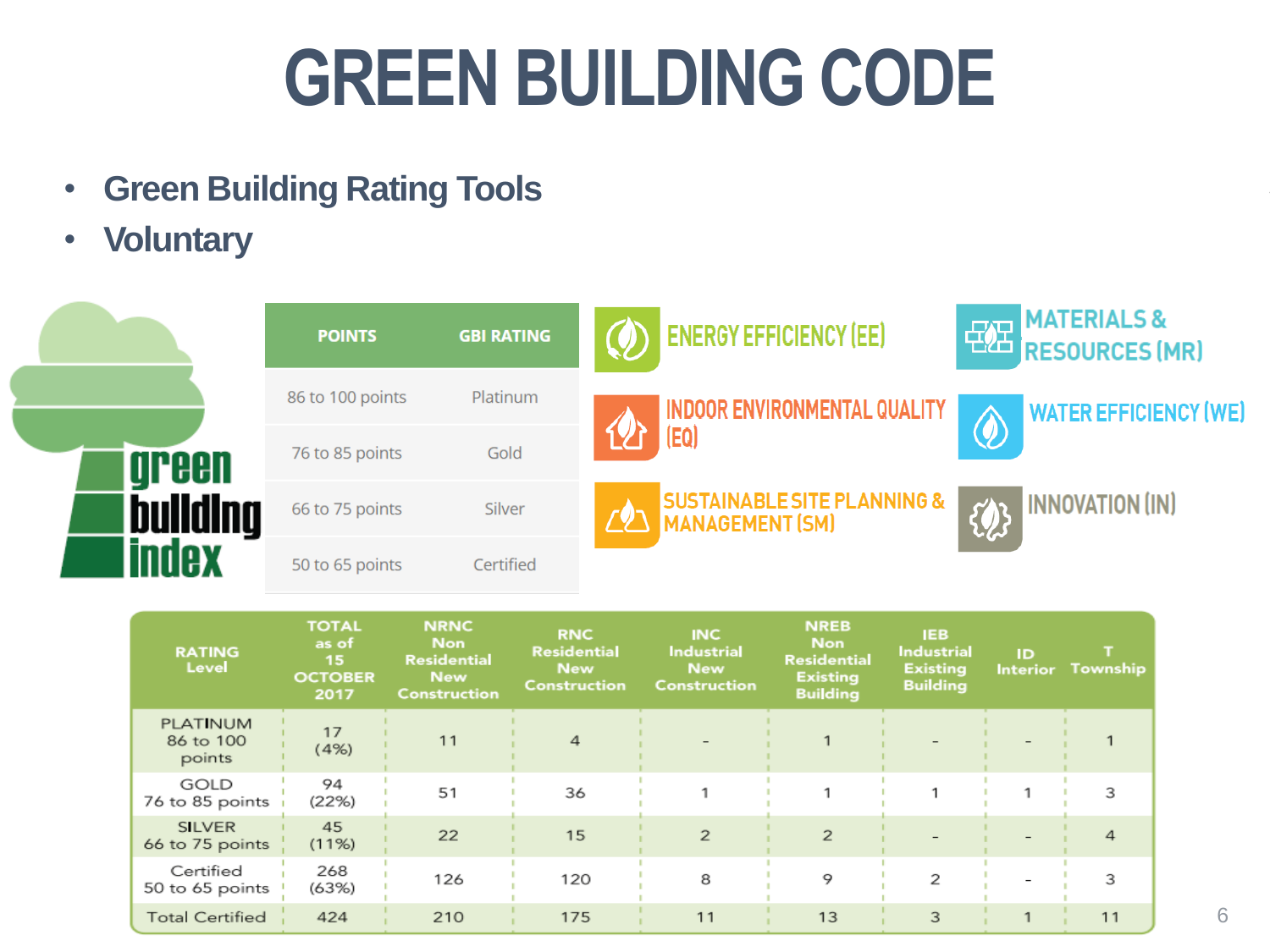### **GREEN BUILDING RATING TOOL**

| <b>MyCREST</b> |                                                                   |  |  |
|----------------|-------------------------------------------------------------------|--|--|
|                | MALAYSIAN CARBON REDUCTION &<br>ENVIRONMENTAL SUSTAINABILITY TOOL |  |  |

| PD                 | IS                                            | EP                                         | <b>OH</b>                    | EС                                         | <b>WE</b>                                                                                             | <b>SC</b>                                        | <b>DP</b>                                                                                                   | IN                                               | WM                                                              | <b>FM</b>                                                     |
|--------------------|-----------------------------------------------|--------------------------------------------|------------------------------|--------------------------------------------|-------------------------------------------------------------------------------------------------------|--------------------------------------------------|-------------------------------------------------------------------------------------------------------------|--------------------------------------------------|-----------------------------------------------------------------|---------------------------------------------------------------|
| Pre Design<br>(PD) | Infrastructure<br>and<br>Sequestration<br>(S) | Energy<br>Performance<br>Impacts<br>(EP)   | Occupant &<br>Health<br>(OH) | Lowering The<br>Embodied<br>Carbon<br>(EC) | Water<br>Efficiency<br>Factors<br>(WE)                                                                | Social And<br>Cultural<br>Sustainability<br>(SC) | Demolition<br>& Disposal<br>Factors<br>(DP)                                                                 | Sustainable<br>and Carbon<br>Initiatives<br>(IN) | Waste<br>Management<br>& Reduction<br>(WM)                      | Sustainable<br>Facility<br>Management<br>(FM)                 |
|                    |                                               | <b>MYCREST RATING Percentage SCORE (%)</b> |                              |                                            | <b>DESIGN</b>                                                                                         |                                                  | <b>CONSTRUCTION</b>                                                                                         |                                                  |                                                                 | <b>OPERATION</b>                                              |
| *****              |                                               |                                            | 80-100                       |                                            |                                                                                                       |                                                  |                                                                                                             |                                                  |                                                                 | <b>&amp; MAINTENANCE</b>                                      |
| ****               |                                               |                                            | $70 - 79$                    |                                            | • Pre Design<br>· Infrastructure &                                                                    |                                                  | • Infrastructure & Sequestration<br>• Energy Performance Impact                                             |                                                  | Management                                                      | · Infrastructure & Maintenance                                |
| ***                |                                               |                                            | $60 - 69$                    |                                            | Sequestration<br>• Energy Performance Impact<br>• Occupant & Health                                   |                                                  | • Occupant & Health<br>• Lowering the Embodied Carbon<br>• Water Efficiency Factors                         |                                                  | • Occupant & Health                                             | • Energy Performance Impact<br>• Lowering the Embodied Carbon |
| **                 |                                               |                                            | $50 - 59$                    |                                            | • Lowering the Embodied<br>Carbon<br>• Water Efficiency Factor                                        |                                                  | • Social & Cultural Sustainability<br>• Demolition & Disposal Factors<br>· Sustainable & Carbon Initiatives |                                                  | • Water Efficiency Factors<br>• Waste Management &<br>Reduction |                                                               |
|                    |                                               |                                            | $40 - 49$                    |                                            | • Social & Cultural<br>Sustainability<br>• Demolition & Disposal<br>Factors<br>· Sustainable & Carbon |                                                  |                                                                                                             |                                                  | · Sustainable Facility<br>Management                            | · Sustainable & Carbon Initiatives                            |

Initiatives

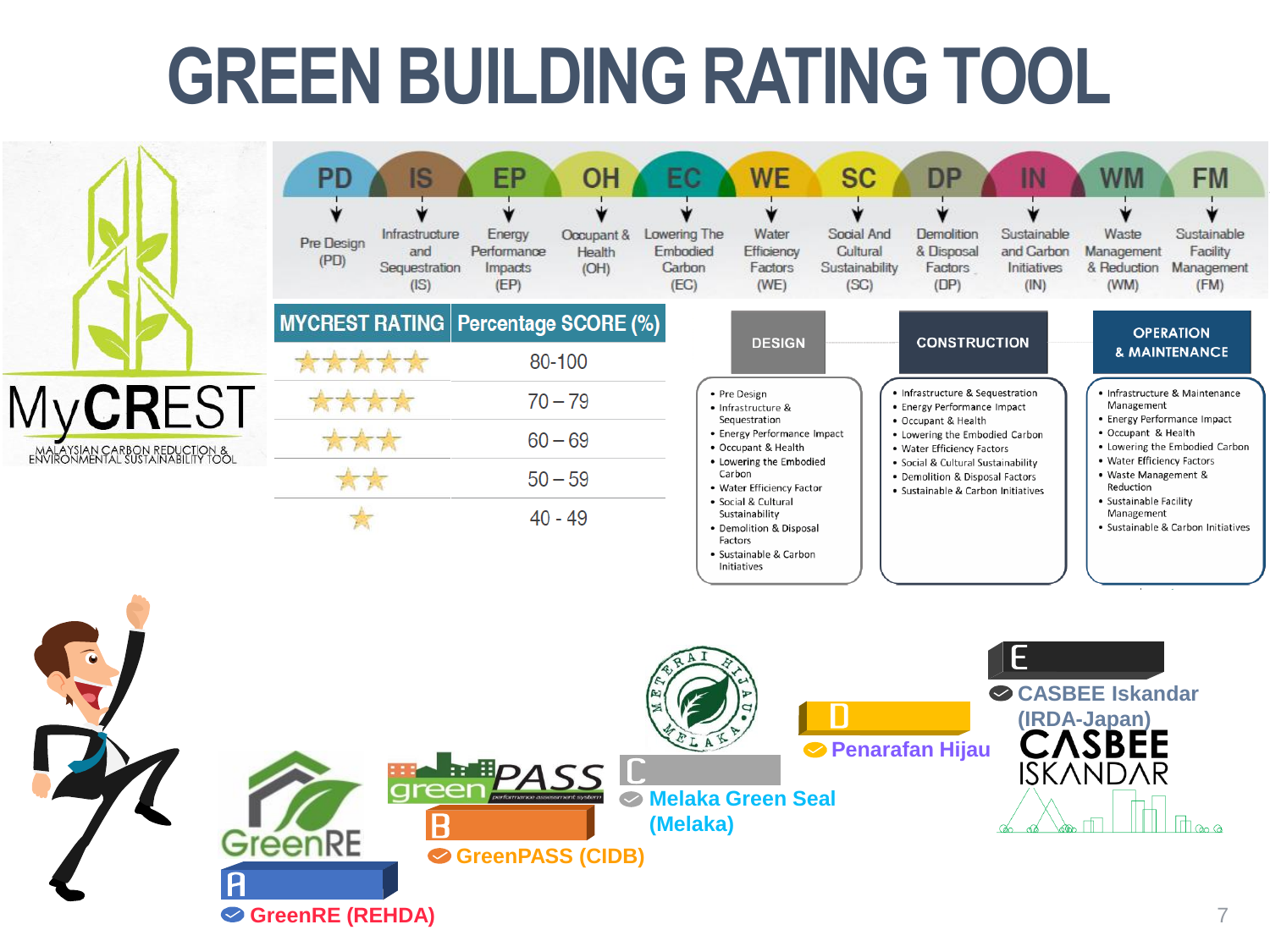### **ASEAN ENERGY AWARDS 2017**

|                             | <b>ENTRY</b>   |                                                                            |  |  |  |  |
|-----------------------------|----------------|----------------------------------------------------------------------------|--|--|--|--|
| <b>CATEGORY</b>             | NO.            | <b>NAME</b>                                                                |  |  |  |  |
|                             |                | <b>ASEAN BEST PRACTICES COMPETITION FOR ENERGY MANAGEMENT IN BUILDINGS</b> |  |  |  |  |
| <b>AND INDUSTRIES</b>       |                |                                                                            |  |  |  |  |
| <b>SMALL AND MEDIUM</b>     |                |                                                                            |  |  |  |  |
| 1. Buildings                |                |                                                                            |  |  |  |  |
| 2. Industries               | $\mathbf{1}$   | i. Pioneer Technologies, Johor                                             |  |  |  |  |
| <b>LARGE</b>                |                |                                                                            |  |  |  |  |
| 1. Buildings                | $\overline{2}$ | i. Malaysia Airports Holding Berhad                                        |  |  |  |  |
|                             |                | ii. Dewan Bandaraya Kuala Lumpur                                           |  |  |  |  |
| 2. Industries               | $\mathbf{1}$   | i. Omron Malaysia, Selangor                                                |  |  |  |  |
| <b>SPECIAL SUBMISSION</b>   |                |                                                                            |  |  |  |  |
|                             |                | <b>ASEAN ENERGY EFFICIENCY AND CONSERVATION (EE&amp;C) BEST PRACTICES</b>  |  |  |  |  |
|                             |                | <b>COMPETITION FOR ENERGY EFFICIENT BUILDINGS</b>                          |  |  |  |  |
| <b>GREEN BUILDING</b>       |                |                                                                            |  |  |  |  |
| 1. Small and Medium         |                |                                                                            |  |  |  |  |
| 2. Large                    |                |                                                                            |  |  |  |  |
| <b>NEW AND EXISTING</b>     |                |                                                                            |  |  |  |  |
| <b>BUILDING</b>             |                |                                                                            |  |  |  |  |
| <b>TROPICAL BUILDING</b>    |                |                                                                            |  |  |  |  |
| <b>RETROFITTED BUILDING</b> | $\overline{2}$ | i. Putra Specialist Hospital, Melaka                                       |  |  |  |  |
|                             |                | Politeknik Sultan Azlan Shah, Perak<br>ii.                                 |  |  |  |  |
| <b>SPECIAL SUBMISSION</b>   |                |                                                                            |  |  |  |  |
| <b>TOTAL</b>                | 6              |                                                                            |  |  |  |  |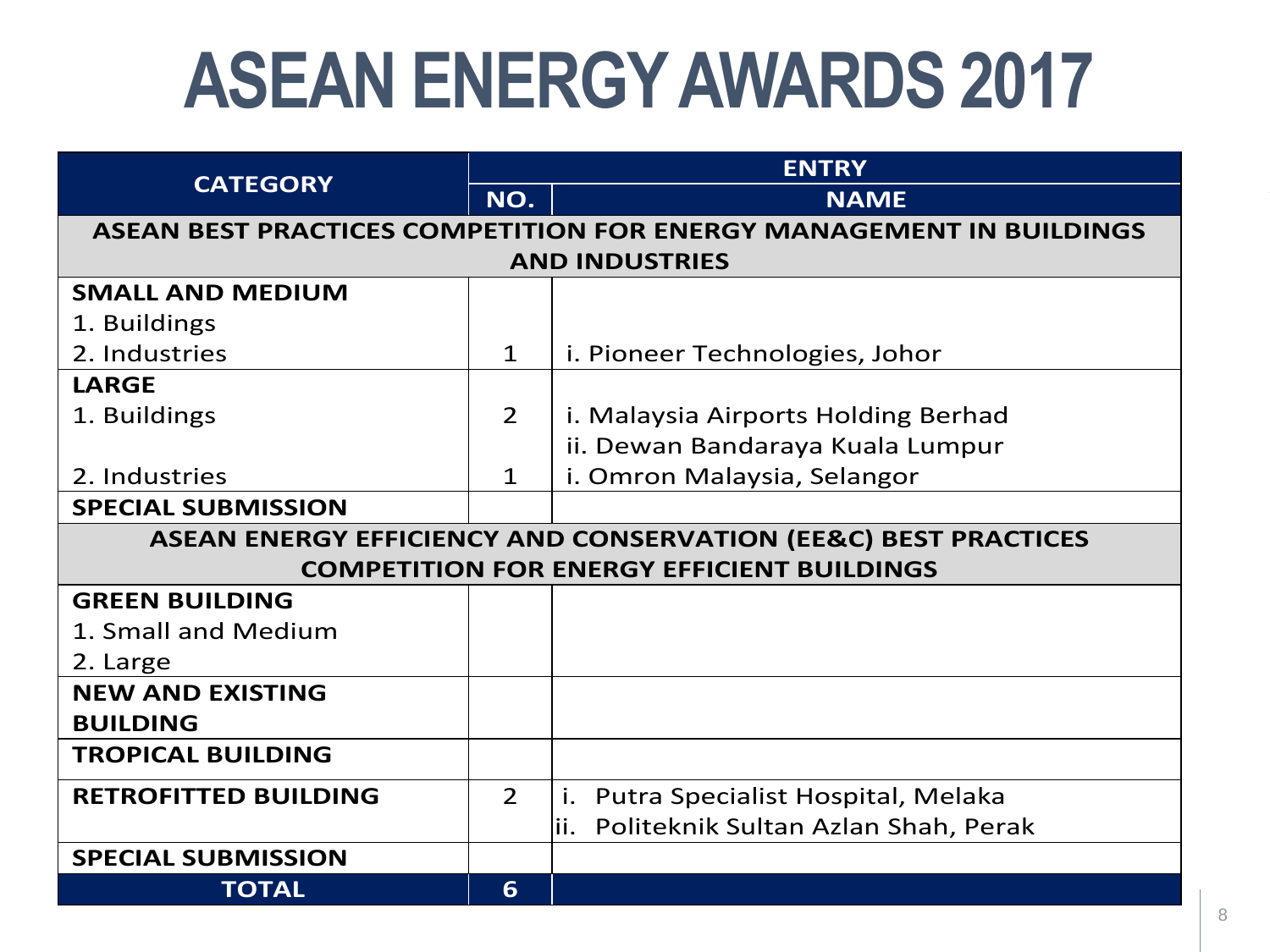## **NATIONAL ENERGY AND GREEN TECHNOLOGY AWARDS 2018**

### **RENEWABLE ENERGY**

- Based on ASEAN Energy Awards Format
- Divided into four categories:
	- i. On-grid that including national and local grid;
	- ii. Off grid that including thermal and power;
	- iii. Cogeneration; and
	- iv. Biofuel
- Winner of NEGTA will represent country in ASEAN Energy Awards

### **INNOVATIVE PRE-COMMERCIAL PRODUCTS/ SERVICES**

- Prototype to Pilot
- The products & services in this category comprises of the innovative solutions in development in green technology and should demonstrate the component of energy and sustainable energy management

| 01 | 02 |
|----|----|
| 03 | 04 |

### **ENERGY EFFICIENCY**

- Based on ASEAN Energy Awards Format
- Divided into two categories:
	- i. Energy Management
	- ii. Energy efficiency Building
- Winner of NEGTA will represent country in ASEAN Energy Awards

### **INNOVATIVE COMERCIAL PRODUCT/ SOLUTION**

- Pilot to Commercialization
- The innovative commercial products & services in this category should demonstrate the component of energy efficiency and sustainable energy management Each winner in this category is able to demonstrate the potential of the commercial value of its product.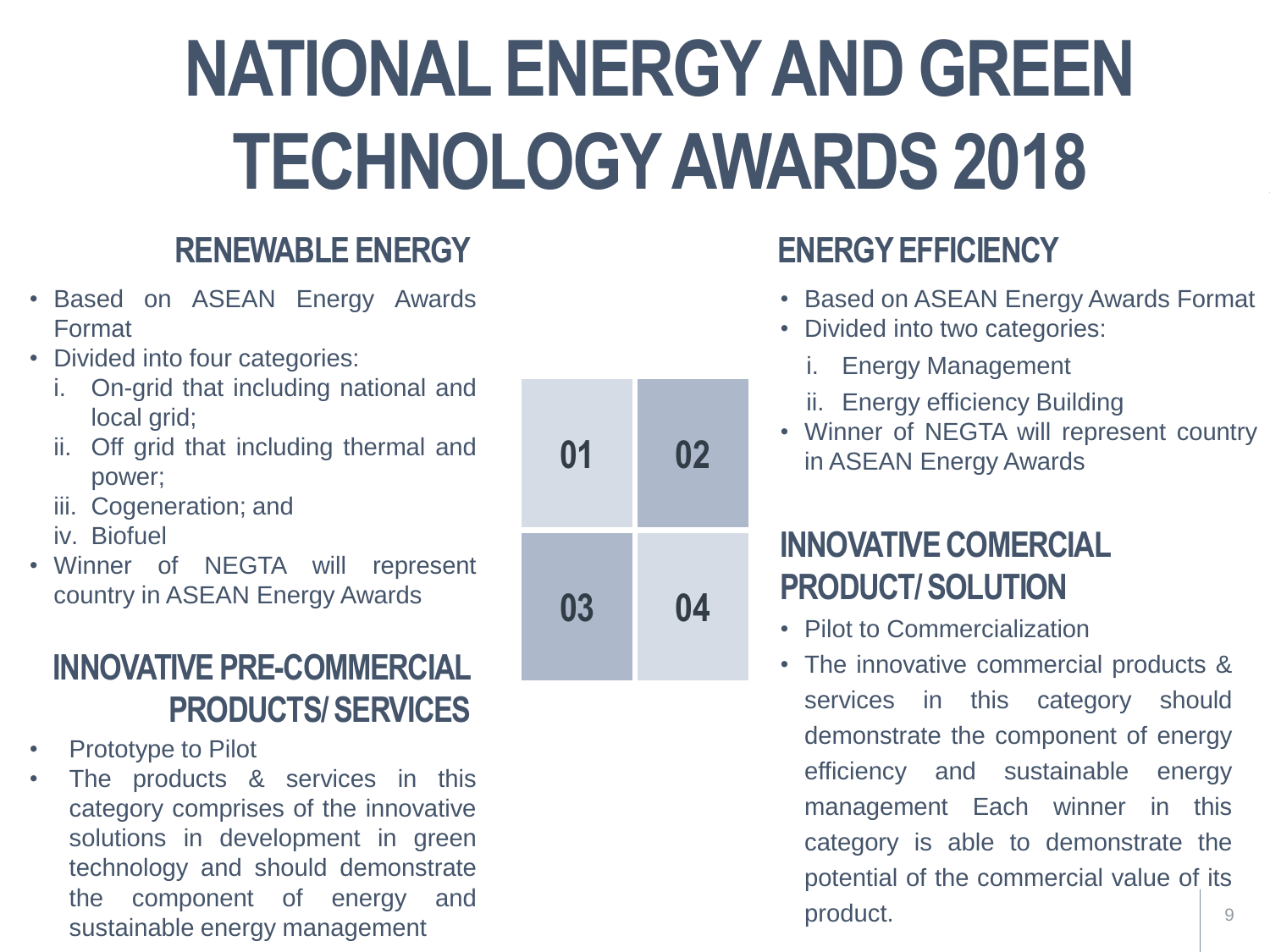### **PROPOSAL ON ASEAN ENERGY AWARDS**

### **PROPOSAL 1**

Dividing evaluation criteria into sub-criteria with smaller mark allocation & corresponding compliance criteria for awarding mark

#### **Specific Objectives**

- a. To serve as a guideline for the judges to mark the entries;
- b. To ease the judges in marking the entries; and
- c. To reduce the wide variance in the range of marks awarded by the judges due to broad criteria and wide latitude in awarding marks.



### **PROPOSAL 2**

Converting individual judges' scores into at-par scores based on individual judges' ranking for competition entries

#### **Specific Objective**

To reduce the effect of the wide variance in the range of marks awarded by the judges due to different background of the individual judges.